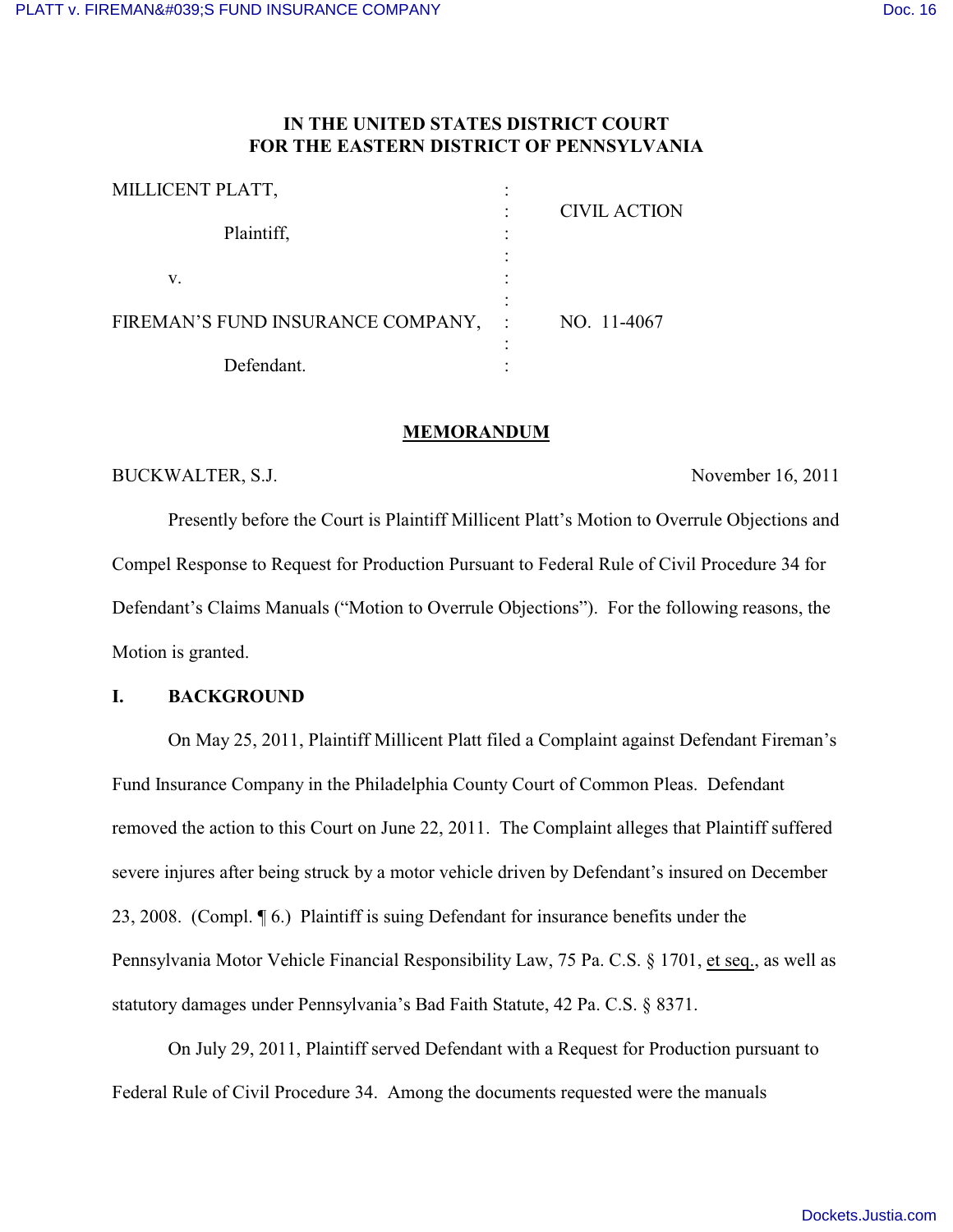Defendant used to process and handle claims. On August 26, 2011, Defendant objected to this request, arguing that it was overly broad and unduly burdensome, was neither relevant nor reasonably calculated to lead to the discovery of admissible evidence, and called for the production of privileged and confidential documents. (Pl.'s Mot. Overrule Objections, Ex. A at 7.) On October 3, 2011, Plaintiff filed the present Motion to Overrule Objections. Defendant filed its Response in Opposition on October 17, 2011. The Motion is now ripe for the Court's consideration.

## **II. DISCUSSION**

In her Motion to Overrule Objections, Plaintiff argues that claims manuals and desk books pertaining to her claims are discoverable, that her counsel pledges to keep these materials confidential, and that Defendant's objections to this discovery request contain nothing more than boilerplate language. (Pl.'s Mot. Overrule Objections 5-6.) In response, Defendant contends that not only are its guidelines for handling claims proprietary information, they are not relevant to any issue in this case. (Def.'s Resp. Opp'n 3.)<sup>1</sup> In support of this argument, Defendant cites to Garvey v. Nat'l Grange Mut. Ins. Co., 167 F.R.D. 391 (E.D. Pa. 1996). (Def.'s Resp. Opp'n 5- 6.) There, the court denied the plaintiff's request for the defendant insurer's claims manuals, concluding that they "do not pertain to whether the plaintiff's present claim for loss is 'covered' under the insurance contract issued by the defendant. Moreover, the fact that the defendant may have strayed from its internal procedures does not establish bad faith on the part of the defendant

 $<sup>1</sup>$  Defendant argues that the Court should deny Plaintiff's Motion because it does not</sup> include a discussion of relevance. (Def.'s Resp. Opp'n 3.) Although Plaintiff does not expressly address this issue, she cites several cases for the proposition that claims manuals are discoverable in connection with a bad faith claim against an insurance company. (Pl.'s Mot. Overrule Objections 5-6.) Accordingly, the Court will not deny the Motion on relevance grounds.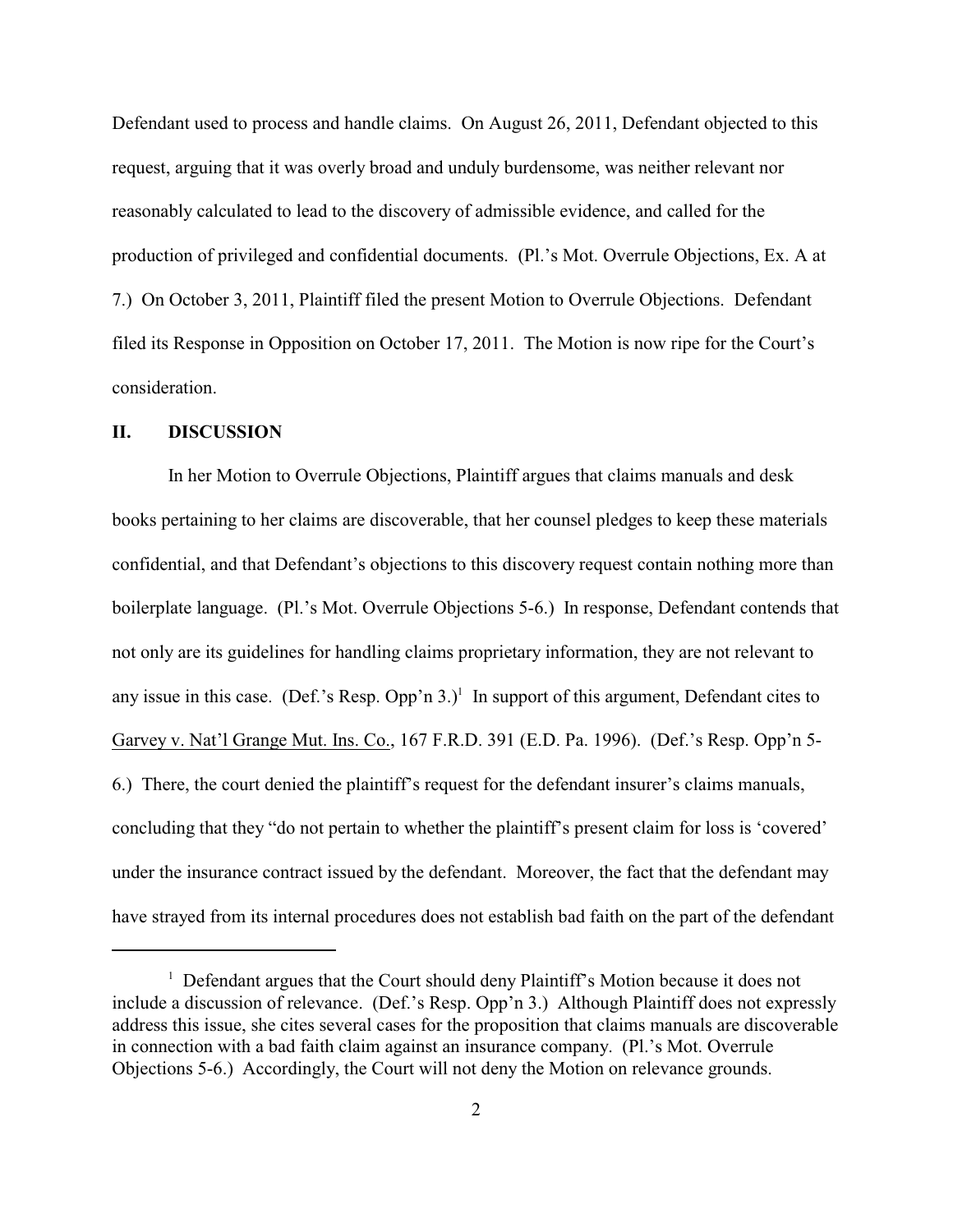in handling the plaintiff's loss." Garvey, 167 F.R.D. at 396.

While the Garvey court found that the defendant's claims manuals were not discoverable in that particular case, there are instances where such materials may be relevant to a bad faith claim.<sup>2</sup> For example, in Kaufman v. Nationwide Mut. Ins. Co., No. Civ.A.97-1114, 1997 WL 703175 (E.D. Pa. Nov. 12, 1997), the court specifically acknowledged the Garvey decision, but noted that

there may be circumstances when such discovery would be relevant. For example, a claims manual could be relevant if it requires an adjustor to take certain investigative steps before adjusting a claim and plaintiff can show that these steps were deliberately omitted. Although this fact alone would not be enough to establish bad faith, surely it is probative evidence for plaintiff to demonstrate bad faith.

Id. at \*2 n.2. The court therefore ordered the defendant to produce the portions of its manuals which concerned the procedures used in handling the plaintiff's claims. Id. at  $*2$ .

Other post-Garvey opinions have come to similar conclusions. See Saldi v. Paul Revere Life Ins. Co., 224 F.R.D. 169, 177 (E.D. Pa. 2004) ("Garvey's admonition that straying from internal procedures does not establish bad faith does not mean that straying from internal procedures is never probative evidence of bad faith."); Safeguard Lighting Sys., Inc. v. N. Am. Specialty Ins. Co., No. Civ.A.03-4145, 2004 WL 3037947, at \*3 (E.D. Pa. Dec. 4, 2004) ("[A]ny material which pertains to instructions and procedures for adjusting claims and which was given to the adjusters who worked on plaintiffs' claim may be relevant to the action and must be produced."); Robertson v. Allstate Ins. Co., No. Civ.A.98-4909, 1999 WL 179754, at \*6 (E.D. Pa. Mar. 10, 1999) ("Given the liberal scope of federal discovery and the fact that such

 $\frac{1}{2}$  Significantly, the defendant in Garvey provided the court with the documents at issue so that they could be reviewed in camera. 167 F.R.D. at 393. Here, the Court has not seen Defendant's claims manuals, and therefore has not had the benefit of such review.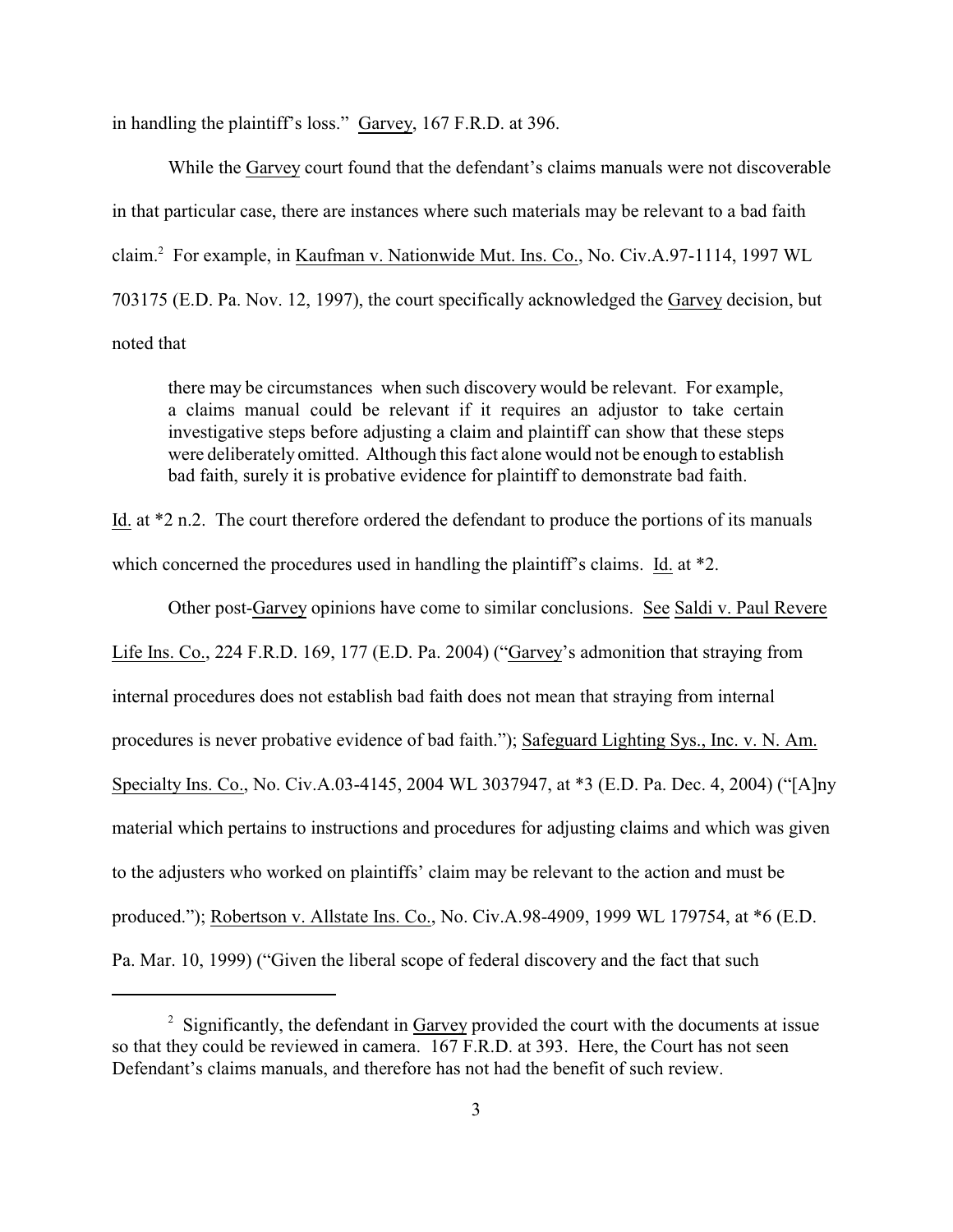information may lead to the discovery of admissible evidence, [the defendant] is ordered to produce claims or procedure manuals setting forth company practices or policies" pertaining to claims such as the plaintiff's).

After reviewing the pertinent case law, the Court finds that the materials used by Defendant in processing Plaintiff's insurance claims may be relevant to her cause of action for bad faith. As noted above, "a claims manual could be relevant if it requires an adjustor to take certain investigative steps before adjusting a claim and plaintiff can show that these steps were deliberately omitted." Kaufman, 1997 WL 703175, at \*2 n.2. Therefore, Plaintiff's Motion to Overrule Objections is granted. The Court also recognizes, however, that Plaintiff's request may be overly broad and pertain to confidential subject matter. The Court therefore follows the holding in Safeguard Lighting and limits the scope of discovery on this issue to "any material which pertains to instructions and procedures for adjusting claims *and* which was given to the adjusters who worked on [Plaintiff's] claim." 2004 WL 3037947, at \*3 (emphasis added). Finally, both Plaintiff and her counsel are ordered to keep confidential all materials they receive in response to this discovery request and any information they learn from those materials.

#### **III. CONCLUSION**

For all of the foregoing reasons, the Court finds that Defendant's claims manuals or other materials used to process Plaintiff's insurance claims may be relevant to the cause of action for bad faith. Therefore, Plaintiff's Motion to Overrule Objections is granted, and Defendant is ordered to provide Plaintiff with any material which pertains to instructions and procedures for adjusting claims and which was given to the adjusters who worked on Plaintiff's claim. Plaintiff and her counsel are ordered to keep confidential all materials they receive in response to this